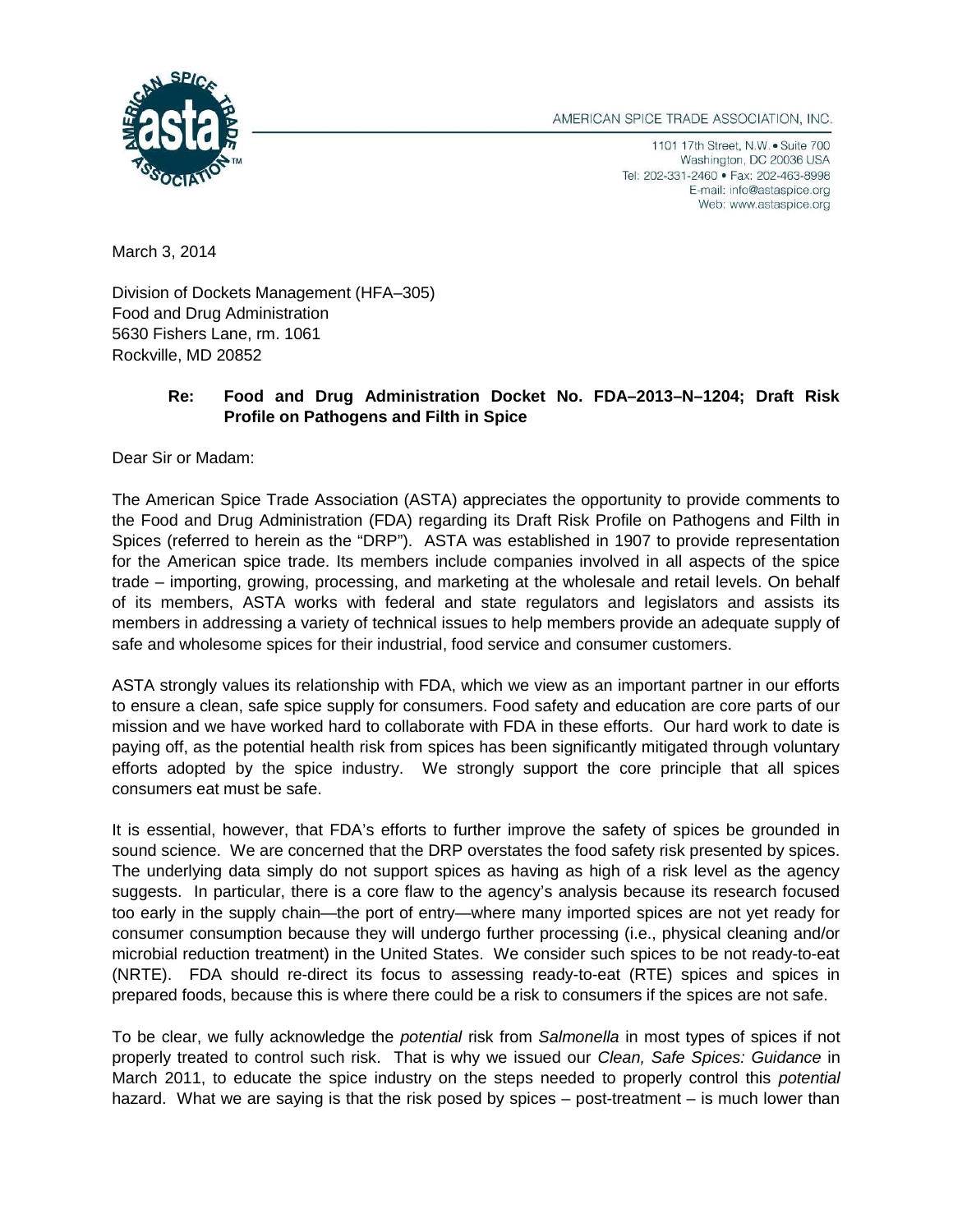FDA suggests in the DRP, and that a more accurate assessment of the risk posed by spices should be based on extensive testing at the RTE stage rather than at the point of entry at the U.S. border prior to such treatment. Accordingly, we are recommending that the agency redirect its testing to RTE spices at various stages in the chain and, based on the results of such testing, prepare a quantitative risk assessment. We believe the results of that assessment would reinforce the value of effective treatments for most spices, while characterizing the current risk to American consumers as being much lower than stated in the DRP.

The comments that follow reflect careful consideration by ASTA in consultation with our members, who represent a wide cross-spectrum of industry. Following an executive summary, our comments first provide background information regarding ASTA and the resources we provide to support industry food safety efforts, as well as a discussion of the definition of spices, the spice supply chain, and treatment processes. We then discuss our specific concerns about why we believe the DRP overstates the risk presented by spices and why a quantitative risk assessment is needed. Next we address mitigation strategies and other related issues. Finally, we conclude by discussing additional research we feel is needed to fill key data gaps in the DRP.

To assist with our assessment, we retained an expert consultant, Dr. James Dickson, Professor of the Inter-Departmental Program in Microbiology in the Department of Animal Science at Iowa State University. Dr. Dickson has prepared a scientific review of the DRP that we are attaching as Appendix A to these comments. We reference his assessment throughout these comments to assure the agency that our comments have a sound scientific underpinning.

#### **I. Executive Summary**

We are concerned that the DRP does not accurately characterize the true risk presented by spices or the nature of the spice supply chain. Our comments highlight the following points:

- **The underlying data do not support as high of a risk level as FDA suggests.** The outbreak data and recall data cited in the DRP simply do not support the conclusion that spices present as high of a risk as FDA suggests. Indeed, FDA's own data show that spices accounted for less than 1% of all outbreaks and recalls associated with *Salmonella* in food. This very low rate of outbreaks and recalls reinforces that the spices consumers eat have a much lower risk level than suggested in the DRP.
- **The import data FDA relies on are not representative of the spices that consumers actually eat.** FDA considers data for all imported spices rather than the relevant subset of only imported spices that have already been processed and treated and are ready for consumers to eat. Instead, given that many imports will be further treated domestically, FDA should sample spices at other steps in the production chain—after treatment and prior to consumption—to properly assess risk. In particular, there is a major data gap regarding the prevalence of *Salmonella* in spices as sold at retail.
- **FDA should establish tailored product codes for spices to enable differentiation between imports that have been treated overseas and imports that will be subject to further processing or treatment domestically.** Currently, the agency lacks a way to efficiently focus its import inspection and testing resources in a risk-based manner. This simple change (which could be completed now, before the risk profile is finalized) would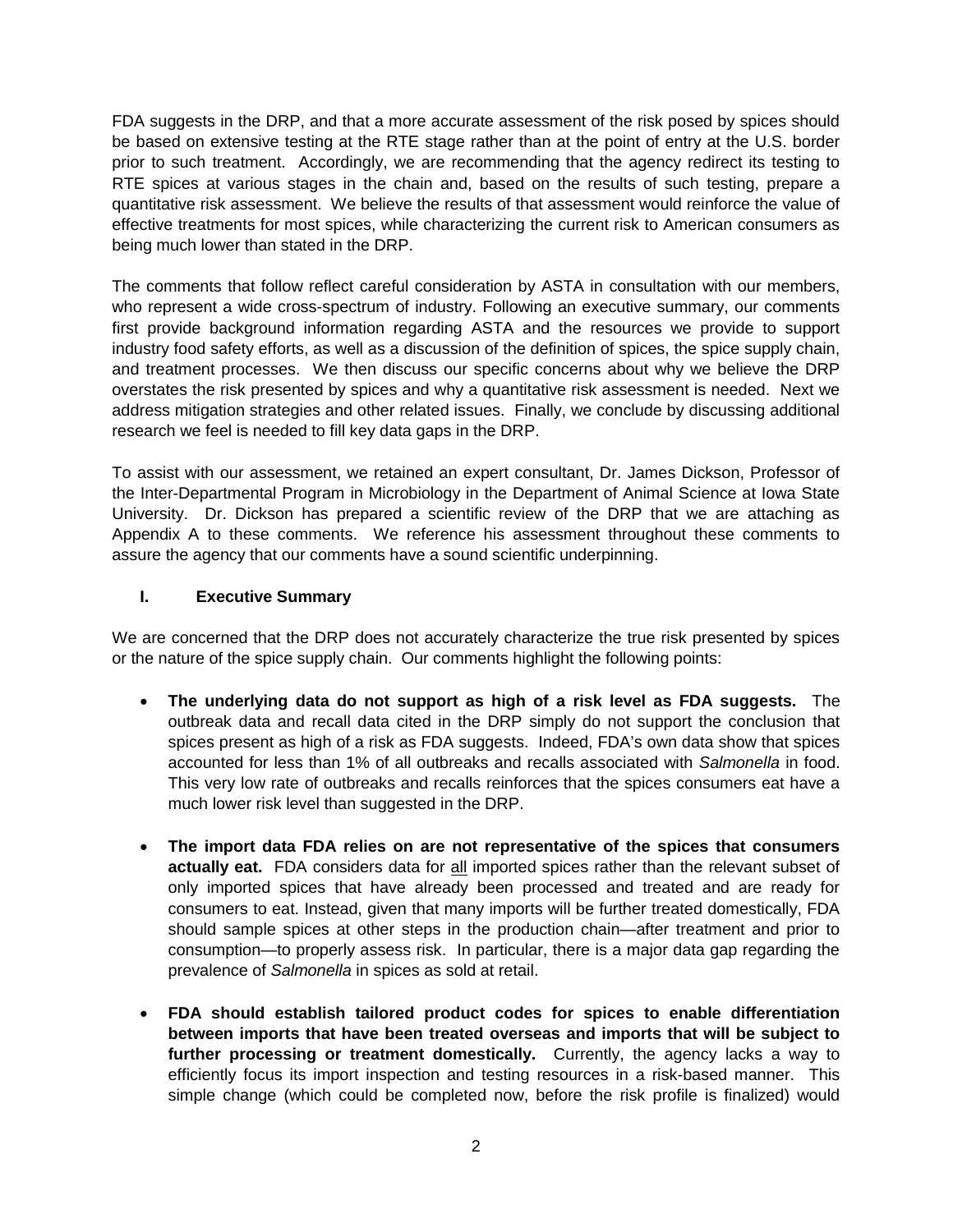enable FDA to be much more targeted in its inspection efforts at the border by directing its testing to RTE products. Differentiating between treated and untreated spices at the border is consistent with the approach in the foreign supplier verification program (FSVP) proposed rule, which acknowledges if the kill step is to be applied in the U.S., then no supplier verification for pathogen control is needed.

- **FDA should encourage spices to be subject to effective microbial reduction treatment (kill step).** Spices need to be free of *Salmonella* and FDA should therefore encourage spices to be subject to effective microbial reduction treatment (often referred to as a "kill step"). Effectiveness should be established by proper validation, and FDA should issue validation guidance based on the ASTA whitepaper on this subject. Manufacturers should be given the discretion to determine whether they have products for which a kill step will not add value for food safety (e.g., spices with antimicrobial qualities), but in all cases the spice as consumed needs to be safe.
- **Additional research is needed by FDA to fill key data gaps in the DRP.** Specifically, FDA should assess *Salmonella* rates in spices at retail, at the food processor level, and at spice processing facilities after treatment has occurred. FDA testing needs to be directed to spices when they are RTE, not before they undergo treatment steps. Without this key information, there are fundamental gaps in the assessment that provide more questions than answers about spice safety.
- **FDA should conduct a full quantitative risk assessment for spices, as it has done for other commodities.** The current qualitative approach does not provide adequate quantitation to support FDA's conclusions or provide necessary information, such as the appropriate level of mitigation for spices. FDA should fill important data gaps, as referenced above, and then reevaluate the risk posed by RTE spices, using a quantitative risk assessment. Our comments and Dr. Dickson's scientific review highlight specific benefits from conducting a quantitative assessment.

We expand on these points, as well as additional risk mitigation strategies suggested in the DRP, in the comments that follow.

### **II. Background**

In this section, we first provide information about the resources ASTA provides to support industry food safety efforts. This is followed by a discussion of the definition of spice, the spice supply chain, and treatment processes.

### **A. ASTA's Food Safety Activities**

ASTA is a leader in ensuring spices are safe. We provide resources to support industry efforts with the goal of ensuring clean, safe spices to consumers. We also use global alliances to reach the entire supply chain. Our most significant efforts to date involved publication of our *Clean, Safe Spices: Guidance* in March 2011. FDA reviewed and provided feedback on the executive summary and an agency expert gave an in-depth evaluation of it from FDA's perspective during our October 2011 Regulatory/Legislative Workshop. A copy of this guidance document is attached to these comments as Appendix B.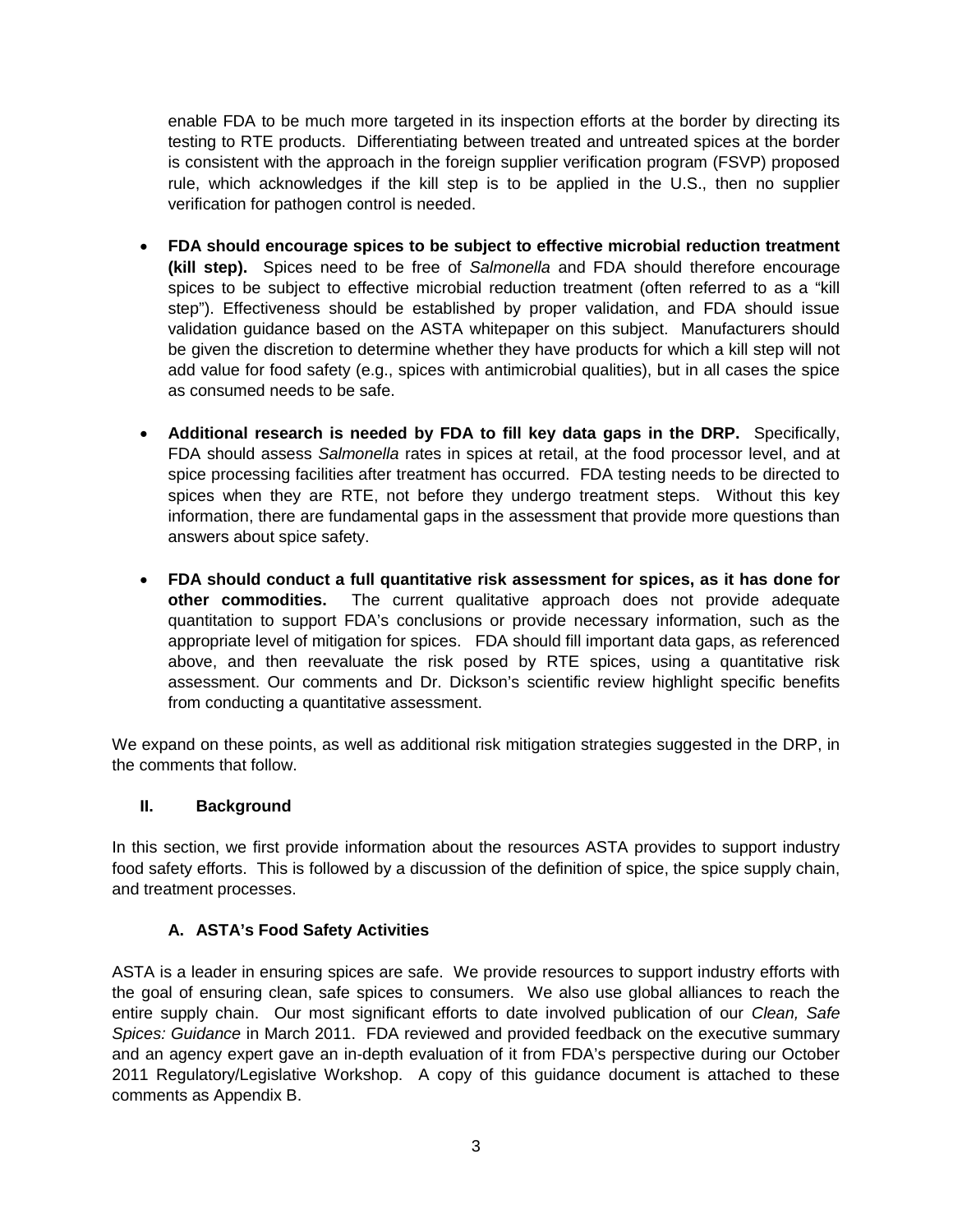We have engaged in extensive outreach to deliver the guidance document to a wide audience. For example, the guidance document was the subject of a pre-conference workshop at the April 2011 ASTA Annual Meeting. There were 119 people in attendance at the workshop, representing 64 companies, including members and non-members. The half day workshop featured an in-depth look at the five key recommendations, and then we engaged in a group exercise and discussion on ways to disseminate the guidance throughout the supply chain. Based on attendee discussion, it was agreed that the best strategy for implementation was to follow a one-up/one-down strategy. That involved pushing the document down to suppliers to ensure they were aware of recommended industry practices and could work with their suppliers to implement these practices. The one-up strategy emphasized the need for spice industry customers to understand industry practices to allow them to ask appropriate questions of their other spice industry suppliers and disseminate information further within the spice industry by having customers expect such practices from all of their suppliers.

The guidance document is available in hard copy from the ASTA office and copies have also been distributed at meetings where it has been profiled. The document is available in its entirely to both members and non-members on the ASTA website, with individuals downloading it required to provide contact information to gain access. Between April 2011 (when the guidance initially was posted on the ASTA website) and November 2013, the *Clean, Safe Spices: Guidance* has been downloaded 1,260 times, 261 times by ASTA members and 999 times by non-members. The nonmembers include food manufacturers, retailers, laboratories, non-members spice companies, and a wide range of other organizations including state, county, and international government health departments, and academia. Those downloading the document have been located in more than 50 countries, including Egypt, Israel, India, Vietnam, Pakistan, Sri Lanka, and Malaysia. Interest has remained steady, with an average of approximately ten downloads each week.

Representatives of ASTA also have given talks about the guidance document at a wide range of conferences, including the International Association for Food Protection, the Microbiology Committee of the Grocery Manufacturers Association, the International Pepper Community, the World Spice Congress, the National Seasoning Manufacturers Association, the European Spice Association and the Canadian Spice Association. Members of the European and Canadian spice associations have the same suppliers as U.S. companies, and it was felt that having customers around the world asking for the same practices would further serve to underscore their importance. Other audiences have included both suppliers and major food manufacturers to allow ASTA to reach out in line with the one-up/one-down philosophy.

Additional resources prepared by ASTA include the following:

- *Process Validation White Paper*
- *HACCP Guide for Spices and Seasonings*
- *Cleanliness Specifications for Spices, Seeds & Herbs*

Copies of these documents are attached to these comments as Appendices D, E, and E respectively. We also are currently partnering with ILSI North America to fund research on surrogate development.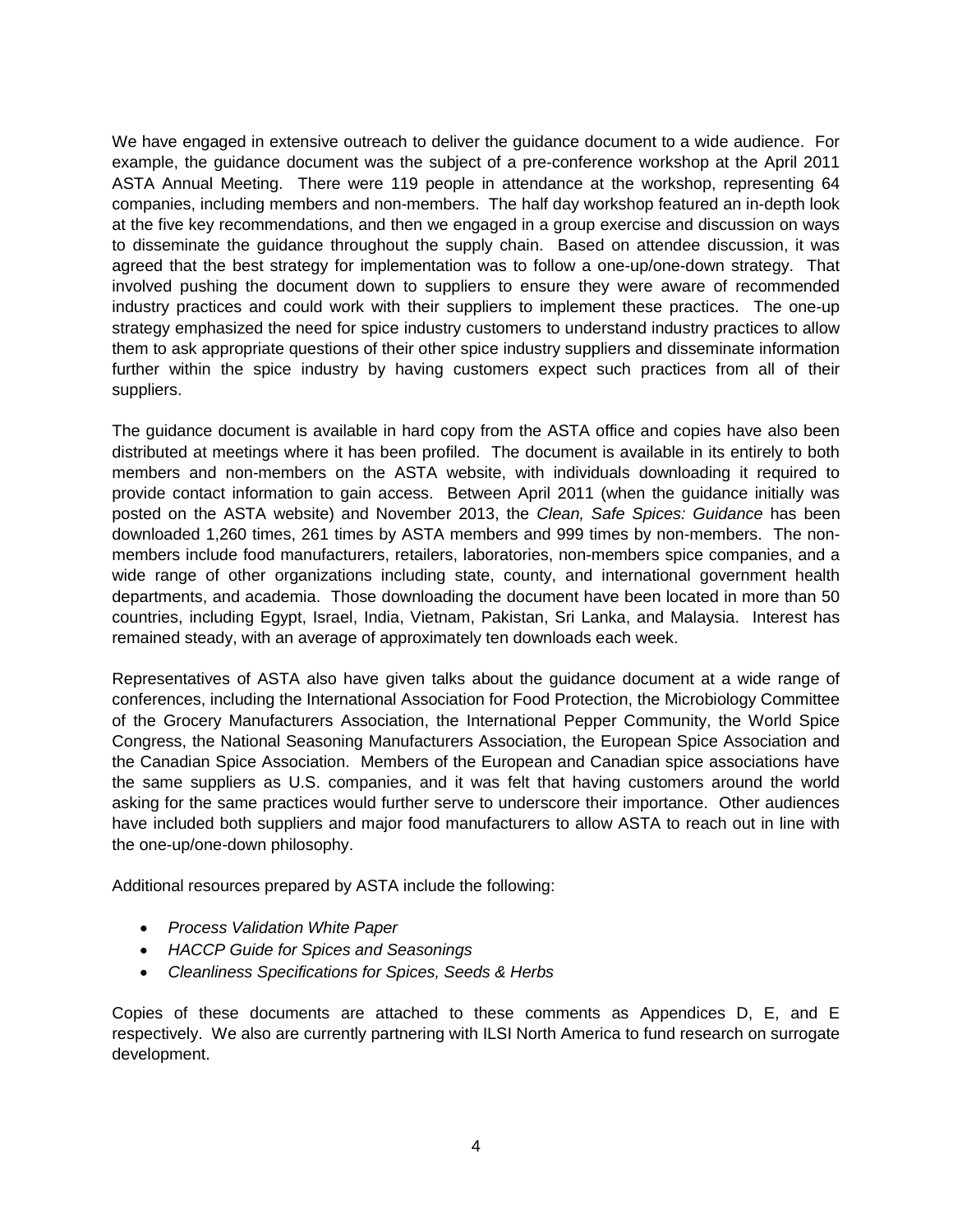We are confident that our hard work to date is paying off because the theoretical health risk from spices already has been significantly mitigated through voluntary efforts by the spice industry. Our industry has evolved considerably in recent years, and the types of guidance documents ASTA develops and promotes have helped considerably in this respect. A downward trend in Reportable Food Registry (RFR) filings and inspection citations reflect the success of the spice industry's voluntary efforts:

- FDA's third annual report of RFR reports measures this success by demonstrating a significant decrease in the primary reports filed regarding spices. From September 8, 2011 through September 7, 2012, FDA received 8 primary reports regarding spices, down from 25 primary reports in RFR Year 2 (2010 – 2011) and 17 primary reports in RFR Year 1 (2009 – 2010). Additionally, the proportion of spice-related reports involving *Salmonella* also has decreased, as only 5 of the Year 3 reports concerned *Salmonella* compared to 23 in Year 2 and 16 in Year 1.
- As the DRP reports, based on FDA inspection classifications, less than or equal to 3% of domestic firms that manufacture, pack, or re-pack spices were found to be out of compliance with FDA regulations regarding food safety and sanitation during fiscal years (FYs) 2007 through 2012. Notably, the annual percentage of domestic firms that manufacture, pack, or re-pack spices that were inspected and found to be out of compliance during the years FY 2007 through FY 2012 was not statistically different from the annual percentages for inspections of firms that manufacture, pack, or re-pack other low moisture foods.

ASTA believes that a great extent of these successes is attributable to voluntary industry efforts and adoption of ASTA's guidance documents. We encourage FDA to adopt these successful ASTA programs as agency guidance, so that they are disseminated more expansively from FDA's platform to the broader spice industry beyond ASTA members.

# **B. Spices, the Supply Chain, and Treatment Processes**

ASTA maintains a "spice list" on its website, which explains in detail the scope of foods we consider to be spices.<sup>1</sup> We consider certain dehydrated vegetables, such as granulated or powdered onion and garlic, to be in this category as well because of their use as spices. ASTA considers a "spice" to be an individual commodity, not something that is mixed or blended like a chili or curry powder. Additionally, it is important to recognize that all spices are dried, so they do not include fresh herbs like fresh basil or curly parsley. Moreover, items like alfalfa seeds and angelica are herbal substances that ASTA does not consider spices. Additionally, dehydrated vegetables are not considered spices when they are used primarily for their nutritional benefits. We urge FDA to use a consistent definition of "spice" in the DRP. As discussed further in these comments, we are concerned one of the outbreaks attributed to spices actually did not involve a food that meets the spice definition.

As recognized in the DRP, the supply chain for spices can be complex, spanning long periods of time and many different handlers. Spices are primarily grown outside of the United States and imported into this country. Primary foreign growers may sell to a local buyer or directly to a spice processor/packer. The fact that spices often pass through many different links in the supply chain

<sup>&</sup>lt;sup>1</sup> The ASTA spice list is available at http://www.astaspice.org/i4a/pages/index.cfm?pageid=3723.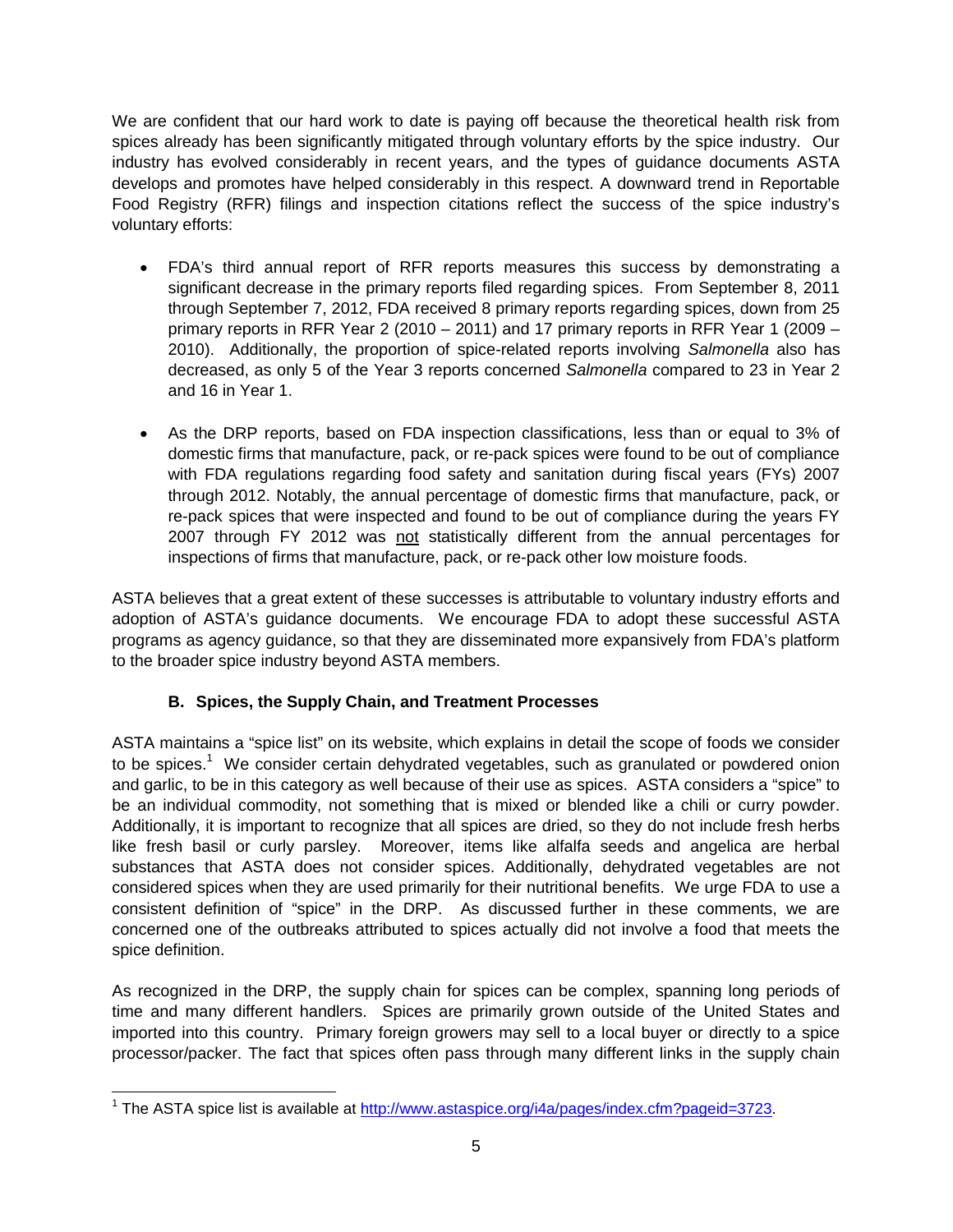and that manufacturing, processing, distribution, and storage steps can take place at multiple points, underscores the need to focus on the final step(s) in the process that apply the ultimate control over whether the finished food is safe to eat.

The spice industry employs a variety of equipment types and processes to physically clean spices (to ensure they comply with FDA's defect action levels for filth) and reduce the presence of microbial pathogens. Physical cleaning processes include air separators, sifters, spiral gravity separators that separate sticks, stones, hair, insects, and other debris from the spice. The currently used microbial reduction treatments are steam, gamma radiation, ethylene oxide, and propylene oxide. $2$ 

Some or all of this processing may occur outside of the United States. This means that imported spices are in many different forms, from raw through finished products, and cannot be considered homogeneous. Imports may be RTE or NRTE.<sup>3</sup> Imported RTE spices have been subject to all necessary processing outside of the United States and are intended to be safe for human consumption without any further processing. NRTE spices, in contrast, will require additional processing before they are safe to eat – and are therefore not an appropriate place to devote limited government testing resources.

Within the NRTE category, the spice industry considers spices to either be raw agricultural commodities (RACs)<sup>4</sup> or "ready to use" (RTU). Imported RACs will be cleaned, processed, and subject to microbial reduction treatment domestically before consumption. Imported RTU spices will receive a level of treatment domestically that is commensurate with the needs of any given industrial food customer (e.g., a RTU spice may be cleaned but not subject to microbial reduction because pathogen mitigation will be handled by an industrial customer when the spice is incorporated into another food which receives a kill step). The majority of imported spices are NRTE.

We are concerned that the FDA did not adequately factor some of these issues into its analysis in the DRP. In particular, the complexity of the supply chain and the high frequency of NRTE imports are issues that FDA seems to have overlooked when considering action steps, which we will discuss further in the discussion that follows. FDA should consider the impact of these factors when considering which testing data should properly form the basis of the risk characterization for spices – and, to the extent possible, base any regulatory response on codifying successful industry programs.

# **III. Spices Present a Lower Risk than Characterized in the DRP**

The available data do not establish spices as being as significant a cause of foodborne illness outbreaks or as significant a public health burden as portrayed by FDA. As discussed further in the comments that follow:

 $2$  We understand the need for validation of microbial reduction treatments under FSMA. ASTA is actively engaged in validation research. We have partnered with ILSI North America to fund research on surrogate development. We encourage FDA to publish validation guidance and to consider ASTA's validation whitepaper (attached as Appendix C to these comments) as this guidance is developed.

<sup>&</sup>lt;sup>3</sup> Within either of these two product streams, the product can be organic. Organic products must be manufactured in a manner consistent with the requirements of the National Organic Program (NOP), administered by the U.S. Department of Agriculture's Agricultural Marketing Service.

 $4$  RAC is defined in the Federal Food, Drug, and Cosmetic Act (FFDCA) as "any food in its raw or natural state . . . ." FFDCA § 201(r); 21 U.S.C. § 321(r).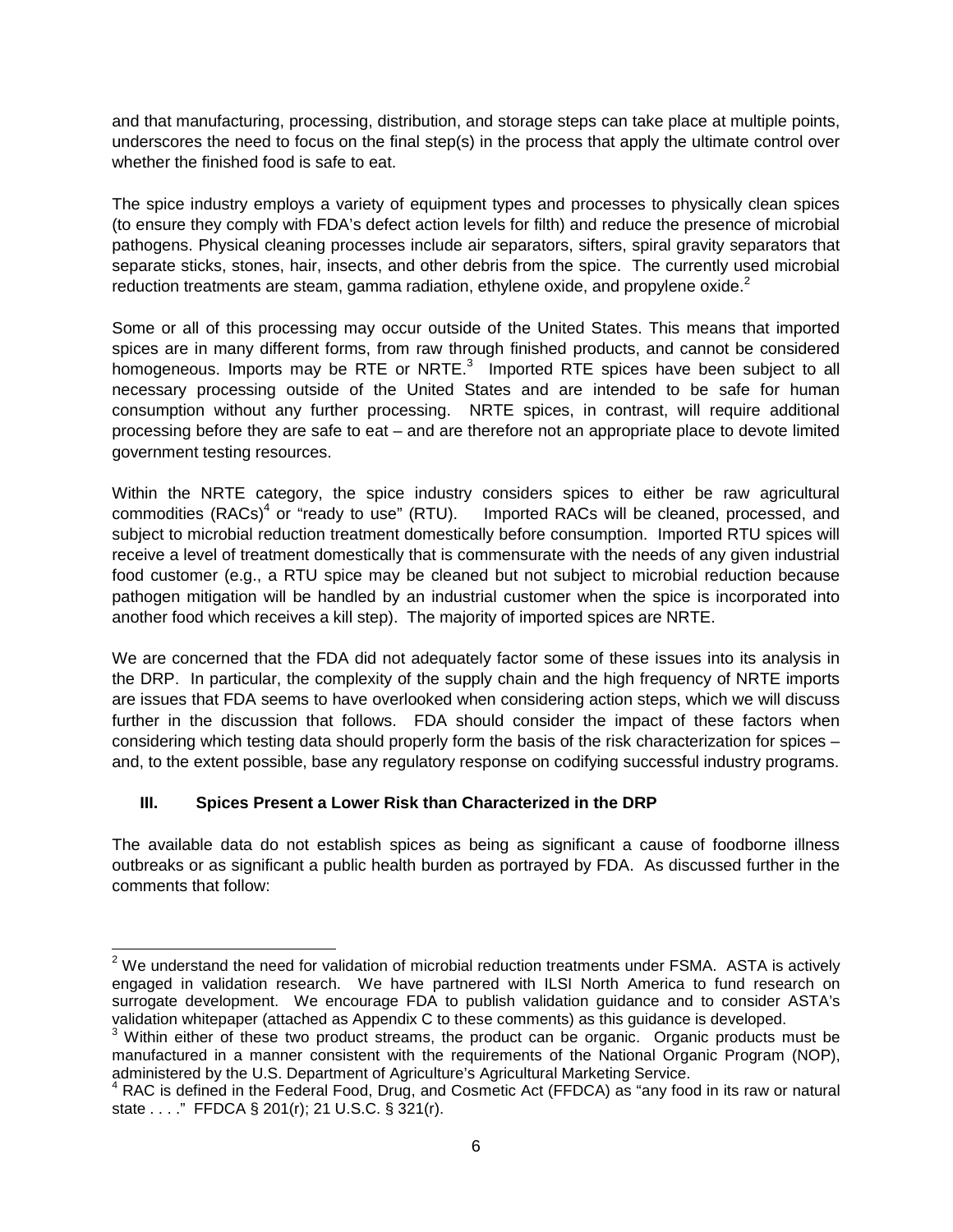- The data cited in the DRP does not support the conclusion that spices present as high of a risk level as FDA suggests;
- By testing imports that often are NRTE, FDA's sampling of spices focused on too early a step in the production chain and instead sampling should be redirected to RTE spices; and
- FDA should conduct a full quantitative risk assessment, rather than continuing the current qualitative approach.

Our comments support our recommendation for FDA to revise its characterization of spices to be based on prevalence data from RTE spices and spice-containing finished products.

## **A. The DRP Overstates the Risks Presented by Spices**

The data cited in the DRP does not support the conclusion that spices present as high of a risk level as FDA suggests. As discussed below, significantly less than 1% of all outbreaks and food product recalls have been attributed to spices, and the public health burden from spices is not wellestablished.

First, the information FDA cites demonstrate that only 3 outbreaks in the U.S. have been attributed to spices in 37 years. These involved pepper (2 outbreaks) and broccoli powder (1 outbreak). This is less than 0.02% of total outbreaks during this time. Moreover, ASTA believes that the outbreak involving broccoli powder is not relevant for an assessment of spices. Broccoli powder is a dehydrated vegetable, not a spice, and a dehydrated vegetable in a seasoning blend is not considered a spice on FDA's list of GRAS spices at 21 C.F.R. § 182.10. We also note comments received from a peer reviewer for the DRP noted a concern about this issue, stating:

I am concerned about the consistency of the definition of "spice" and comparing it with outbreaks, recalls and publications from the industry, other countries and agencies, and from the scientific literature. For example, dried broccoli powder, which is used primarily for its nutritional (health) benefits, does not seem to fit into the definition of "spice" (page 15); however, it is defined as a "spice" in this document and is a contributing factor in a major outbreak of foodborne related illnesses.

The agency's response explained that dehydrated vegetables are considered spices for the DRP "when used as a seasoning." However, in the outbreak at issue broccoli powder was used for its nutritional benefits—not as a seasoning—so this outbreak should be outside of the scope of the Profile. Accordingly, the DRP should only attribute 2 outbreaks to spices in the last 37 years further reducing the already minute percent of total outbreaks that are attributed to spices to 0.015%. Either way, the percentage of outbreaks in the U.S. associated with spices is well below 1%, and even below one-tenth of  $1\%$ <sup>5</sup>

The DRP also cites several additional outbreaks involving spices that occurred worldwide, boosting the total number of spice-related outbreaks worldwide to 14 in 37 years. The agency does not explain why these other outbreaks are relevant, given that they occurred in countries with different food regulatory regimes, often occurred a long time ago, and the details and validity of attribution to spices is often not available. We are concerned that these foreign outbreaks were only cited because there is insufficient data from U.S. outbreaks to complete the analysis. In our view, the

<sup>&</sup>lt;sup>5</sup> Appendix A (Scientific Review by Dr. J. Dickson) at 4.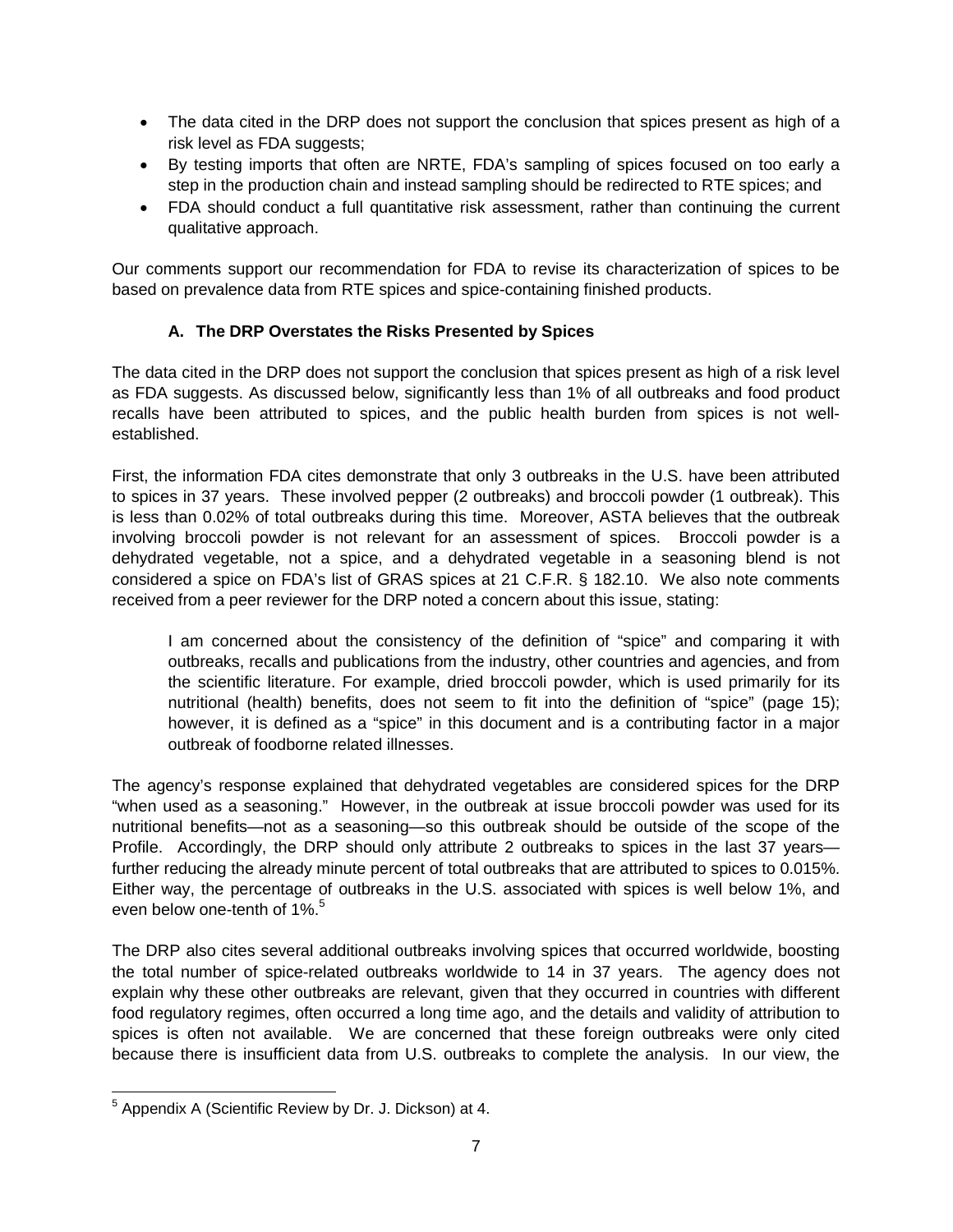relevance of these other outbreaks is questionable. For example, citing the outbreak of paprika in German potato chips in 1993 is like comparing outbreaks of *E. coli* in meat before and after HACCP was implemented.

Furthermore, for many of the outbreaks cited (both domestic and foreign) specific relevant facts are not identified or are unknown.<sup>6</sup> For example, it is essential to understand whether the spices were treated and, if so, how they were treated in order to pinpoint the weaknesses in the system that led to the outbreak. Without knowing the specific cause of the outbreaks, it is difficult to extrapolate from a very few isolated events to make broader conclusions about the risks presented by spices as a whole.

Second, there have been relatively few recalls for spices in 34 years. If the number of recalls in recent periods is extrapolated over this period, spices would account for only 0.23% of total food recalls during this time – again, less than 1% over a very long period of time.<sup>7</sup>

Third, we also think that the DRP has overestimated the public health burden presented by spices. The DRP estimated the public health burden as about 13,400 cases, although only 457 cases actually were reported between 2007 and 2010. The 13,400 number is just an estimate – not an actual number of consumers that have become ill from spices. FDA should be clear in the DRP that this number is just an estimate so that this figure is not taken out of context. $8$ 

Notably, the CDC estimates there are approximately 1,027,561 cases of foodborne *salmonellosis* every year and were 4.1 million cases between 2007 and 2010. The percentage of these cases attributable to spices during this time period would be only 1/3 of one percent – or 0.33%. $9$  Even then, however, this is just an estimate. The actual number of reported cases is much lower. CDC outbreak data show that spices actually were the cause of 0.16% of the total of 1863 *Salmonella* outbreaks between 1998 and 2011 or 0.26% of all known-source foodborne illness outbreaks during that time period.<sup>10</sup> Consider the number of outbreaks for spices compared with other foods<sup>11</sup>:

<sup>6</sup> *Id.* at 4 - 5.

<sup>7</sup> *Id.* at 10.

<sup>8</sup> *Id.* at 3.

<sup>9</sup> *Id.* at 4 - 5.

 $10$  Similarly, outbreak data maintained by the Center for Science in the Public Interest only lists three potential outbreaks attributed to spices.

Data source: http://wwwn.cdc.gov/foodborneoutbreaks/Default.aspx. We have provided the percentages based on either 2 or 3 spice outbreaks, depending on whether the broccoli powder outbreak is considered.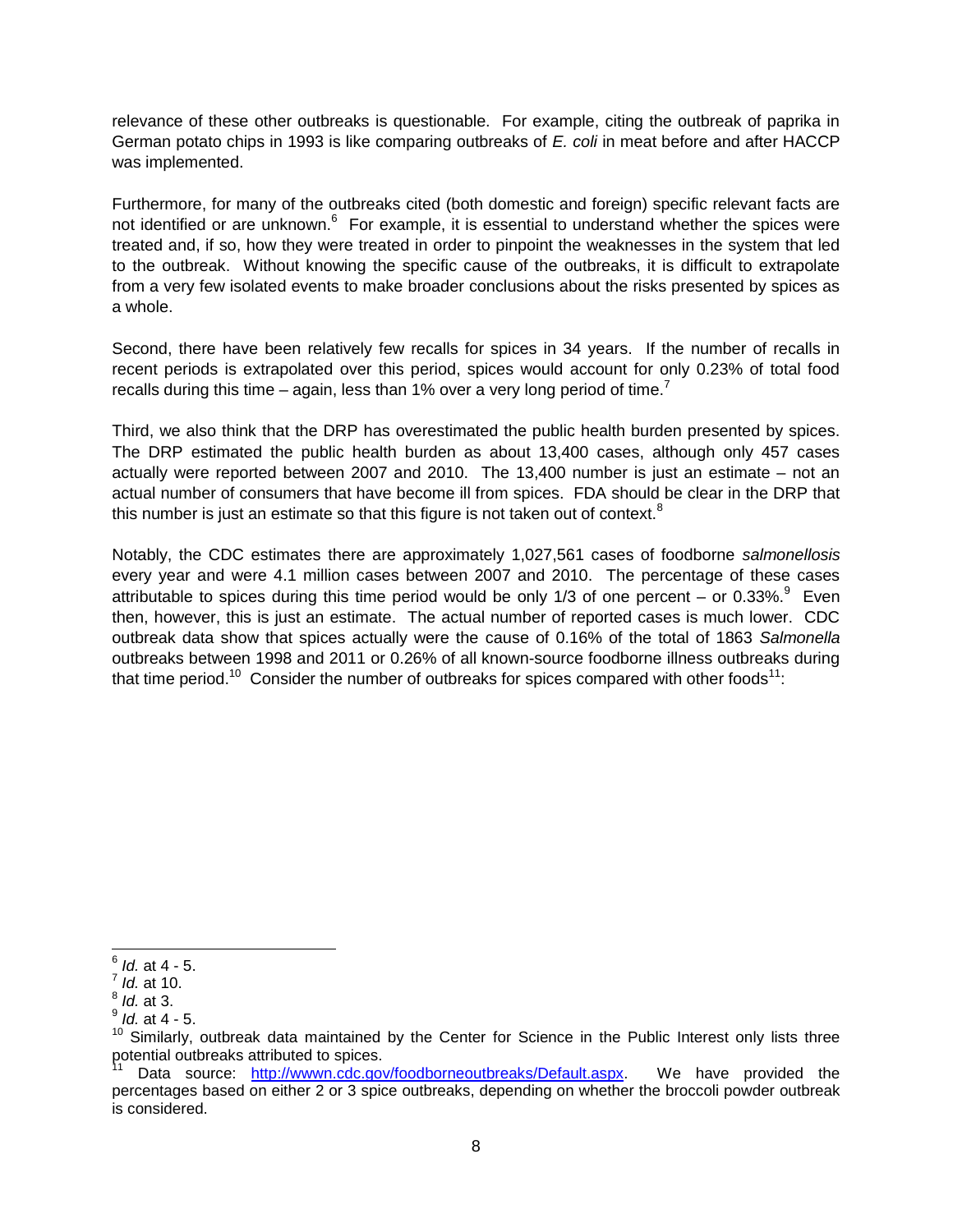| Salmonella Outbreaks in CDC Reports from 1998 to 2011 |                     |                               |                                                                                         |                                                                      |
|-------------------------------------------------------|---------------------|-------------------------------|-----------------------------------------------------------------------------------------|----------------------------------------------------------------------|
| <b>Regulatory</b><br><b>Agency</b>                    | Food Type           | Number of<br><b>Outbreaks</b> | Percentage of<br><b>Known Source</b><br><b>Outbreaks</b><br>$(1136 \text{ total})^{12}$ | Percentage of<br><b>All Outbreaks</b><br>$(1863 \text{ total})^{13}$ |
| <b>USDA-FSIS</b>                                      | <b>Red Meat</b>     | 271                           | 23.86                                                                                   | 14.55                                                                |
|                                                       | <b>Poultry</b>      | 241                           | 21.21                                                                                   | 12.94                                                                |
| <b>US FDA</b>                                         | Eggs                | 138                           | 12.15                                                                                   | 7.41                                                                 |
|                                                       | <b>Fruits</b>       | 69                            | 6.07                                                                                    | 3.70                                                                 |
|                                                       | Dairy               | 60                            | 5.28                                                                                    | 3.22                                                                 |
|                                                       | Fish/Seafood        | 48                            | 4.23                                                                                    | 2.58                                                                 |
|                                                       | Vegetables          | 37                            | 3.26                                                                                    | 1.99                                                                 |
|                                                       | <b>Leafy Greens</b> | 34                            | 2.99                                                                                    | 1.83                                                                 |
|                                                       | <b>Sprouts</b>      | 32                            | 2.82                                                                                    | 1.72                                                                 |
|                                                       | <b>Spices</b>       | $\mathbf{3}$                  | 0.26                                                                                    | 0.16                                                                 |
|                                                       | <b>Spices</b>       | $\overline{2}$                | 0.18                                                                                    | 0.11                                                                 |

Additionally, rather than speculating and extrapolating the number of outbreaks using the Scallan underreporting factor, FDA should rely on this actual outbreak data. To the extent that FDA has concerns about underreporting, it should keep in mind that the Scallan analysis applies the same underreporting factor for all foods and therefore the raw data is equally as applicable as the extrapolated data.

### **B. FDA's Testing Erroneously Focuses on NRTE, Rather than RTE, Spices**

The data do not support FDA's conclusion that spices are 1.9 times more likely to be contaminated with *Salmonella* than other imported foods – as this number suggests or implies that its applies to spices as consumed. Although spices may have higher contamination prevalence at the border, this is not the right measure for assessing public health risk. FDA's consideration includes all imported spices, but instead should only consider the contamination rates for spices that are RTE. Most imported spices are NRTE (RACs and RTU) and therefore are not intended to be pathogen free at the time of entry because they will undergo further processing in the United States.<sup>14</sup> Consistent with this fact, FDA's prevalence data shows a significantly lower prevalence for imported spices subject to a pathogen treatment (3%) versus untreated spices (6.8%).

We believe strongly that FDA's sampling of spices is focused on too early a step in the production chain. Many imports that FDA tested had not yet been processed or treated and were not ready for human consumption. This is because many imported spices are treated here in the U.S. Other spices in U.S. commerce are used by food manufacturers as ingredients in the production of multi-

 $12$  Calculated as (number of outbreaks/1136)  $*$  100.

<sup>13</sup> Calculated as (number of outbreaks/1863) \* 100.

 $14$  We also are concerned that FDA's numbers are skewed because spices have been a target for testing at the ports. Accordingly, even if FDA is making a comparison with other Category 2 foods, these imports are not all tested with the same frequency.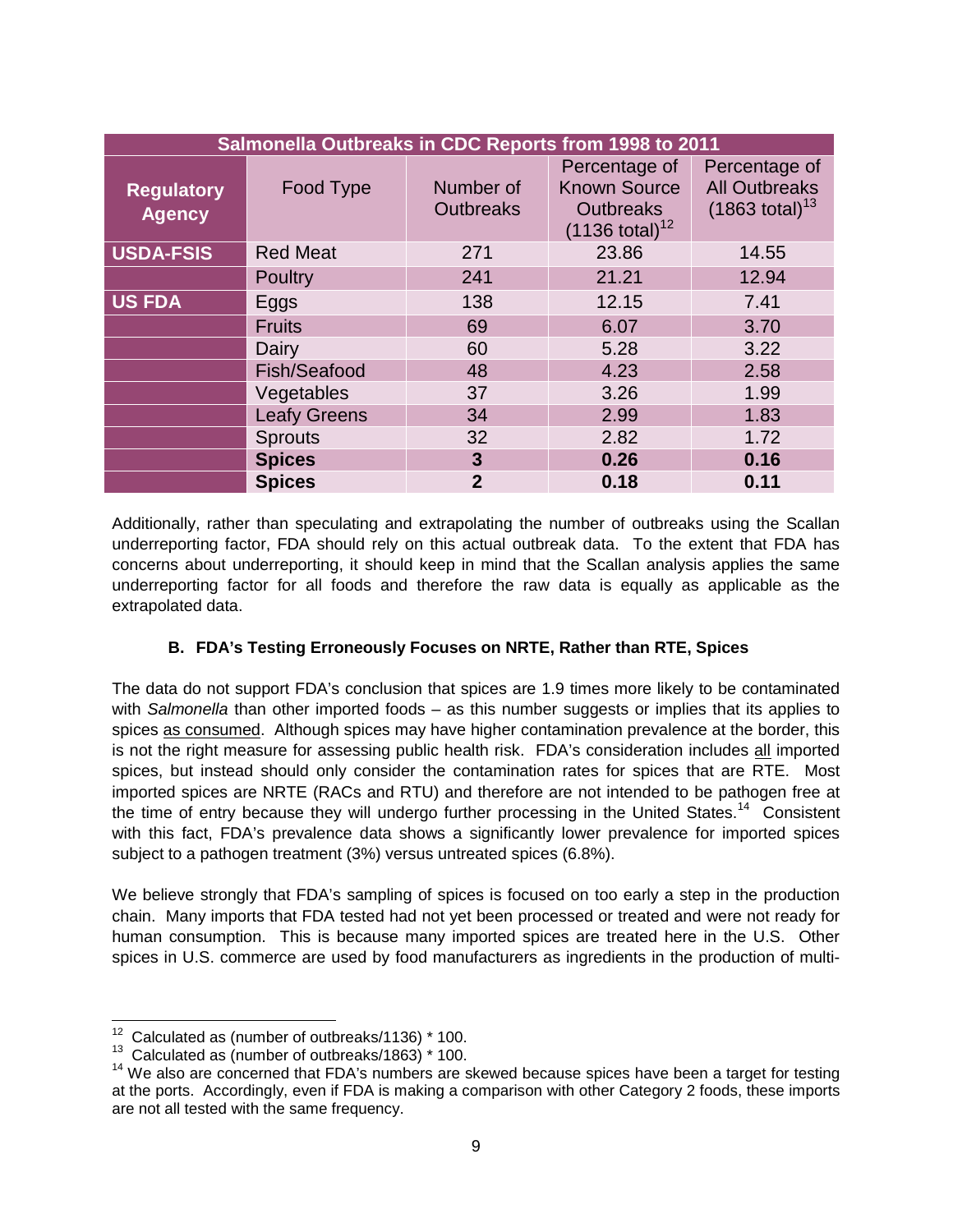component foods that themselves undergo microbial reduction processing.<sup>15</sup> The data FDA cites is not representative of spices in commerce that consumers actually eat because it is taken at too early a point in the supply chain. This is analogous to testing raw milk or unprocessed wheat to determine the level of pathogens in pasteurized milk or baked bread – the data simply are not relevant because the material processing steps have not yet been applied.<sup>16</sup> Accordingly, FDA should focus testing on the point of readiness for consumer exposure, not the point of entry into the U.S. To the extent that FDA does test spices at the border, such testing should only apply to spices that enter the U.S. as RTE products.

As discussed further in our comments below, we strongly encourage FDA to conduct an assessment of the prevalence of *Salmonella* in spices at retail because these results will be much more indicative of the risk to consumers than information about prevalence at the port of entry where treatment and processing has not yet occurred. Notably, FDA identifies the prevalence of *Salmonella* in spices at retail as a data gap. We think this is an essential piece of missing information that needs to be addressed and should be highlighted as a necessary next step for this project to continue.

It also is important to recognize that FDA's survey of spices at or near the port of entry (as set forth in DRP Table 4.8) had very low populations, generally under 1 cell per gram. Spices have low water activity, so the hazard does not increase once it is in the product unlike with some other foods. The WHO/FAO dose response curve supports the conclusion that very low levels of exposure are unlikely to result in illness.<sup>17</sup> Furthermore, a very small quantity of a given spice actually is consumed. In the worst case scenario, a consumer would be exposed to 0.59 cells per day according to the analysis conducted by Dr. Dickson—a very low level—which does not consider the application of treatments and mitigation strategies applied after import that further reduces the risk.<sup>18</sup> Accordingly, this data supports the relatively low number of reported recalls, outbreaks, and attribution of foodborne illness to spices.

# **C. FDA Should Conduct a Quantitative Risk Assessment for Spices**

We are concerned that FDA conducted a qualitative risk assessment for spices, which is a divergence from its practice of conducting quantitative risk assessments for foods alleged to be highrisk (e.g., *Listeria* in RTE foods; inorganic arsenic in apple juice; *Listeria monocytogenes* in retail delicatessens; *Listeriosis* from soft-ripened cheese; *Salmonellosis* associated with tree nut consumption [ongoing]). We question why FDA followed this less rigorous approach for spices and wonder if, perhaps, it is because insufficient data existed to follow the usual quantitative process. In any case, any needed data gaps should be filled by FDA – especially collecting data on spices as sold at retail – and a full quantitative risk assessment should be conducted.

ASTA urges FDA to conduct a full quantitative risk assessment for spices. In particular, as part of this assessment FDA should collect data at steps in the supply chain other than the point of entry including at treatment facilities and retail. Consideration of data from border testing should be limited to RTE products as they enter the U.S. Additionally, further analysis is needed regarding the

 $15$  One high profile recall involved processed meat, where the spice was applied after the lethality treatment for the meat. After the outbreak, FSIS issued a Notice requiring ingredients applied postlethality to be demonstrated to be pathogen-free. FSIS Notice 31-13, April 30, 2013.

<sup>&</sup>lt;sup>16</sup> Appendix A (Scientific Review by Dr. J. Dickson) at 15.

<sup>&</sup>lt;sup>17</sup> DRP Figure 5.6.

<sup>&</sup>lt;sup>18</sup> Appendix A (Scientific Review by Dr. J. Dickson) at 13 - 14.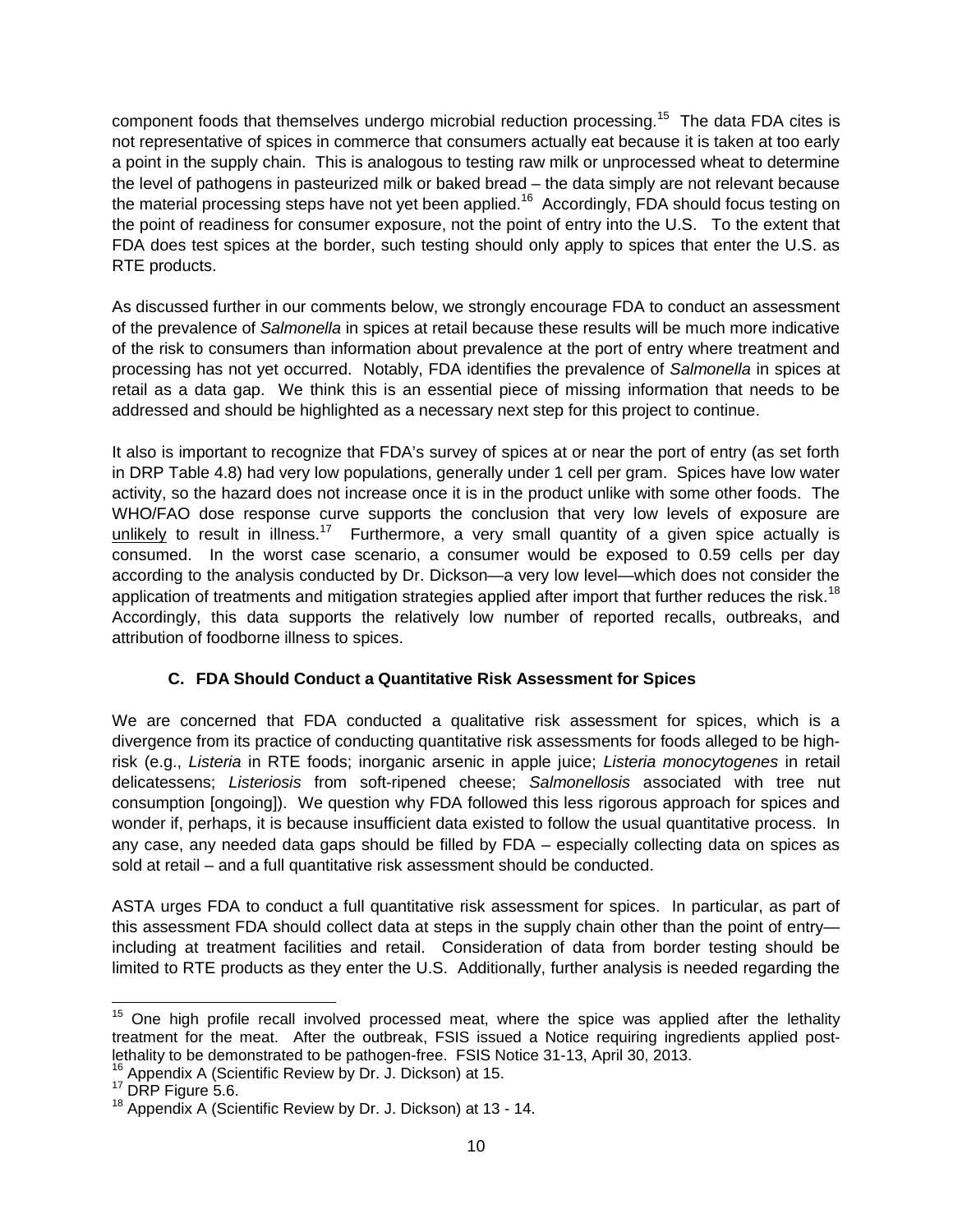impact of the exposure level on the overall risk assessment. FDA should consider the possible relevance of having a high number of consumers exposed to spices and the low incidence rate of resulting illnesses. Spices are used as ingredients in virtually all prepared foods and consumers use spices widely in home cooking; therefore, we surmise that if spices were a significant factor in contributing to foodborne illnesses, more outbreaks would have been detected and reported. In addition, FDA should evaluate the effect of the low number of *Salmonella* cells detected on spices, and to what extent that may have an effect on the relatively low number of outbreaks and illnesses. A quantitative risk assessment also would better enable determination of the appropriate *Salmonella*  $log<sub>10</sub>$  reduction needed for spices. We also encourage FDA to focus future efforts on imports that have already been treated (RTE) and spices sold at retail that should be *Salmonella*-free. Dr. Dickson's expert report, appended to these comments, provides more detailed recommendations for the content and focus of a quantitative risk assessment for spices.<sup>19</sup>

# **IV. Proposed Strategies for Risk Mitigation**

In the comments that follow, we provide our feedback on several of FDA's proposed risk mitigation strategies for spices. Specifically, we discuss:

- Differentiation between treated and untreated imported spices;
- Application of microbial treatment processes (kill steps); and
- Education and training for primary producers.

# **A. Differentiation Between Treated and Untreated Imported Spices**

The DRP implies it is impermissible to import spices if they are "adulterated" at the time of entry, even if they will be subject to further processing. We disagree with this perspective because NRTE/untreated spices are not intended for consumption without further processing. The agency should take a more practical, risk-based approach for spice admissibility determinations at the border.

When determining whether an import is admissible into U.S. commerce, FDA should consider whether or not the spice is RTE. We agree that any spices imported for sale at retail (i.e., RTE) need to be pathogen-free at the time of entry. Accordingly, imported RTE spices should be the focus of testing that occurs at the border. If an imported spice is NRTE (RAC or RTU), such that it will be subject to further processing or treatment before consumption, it should be permitted to be imported even though it may not be pathogen-free provided the importer can document the further processing that will occur. This approach would be consistent with the intent of the FSVP proposed rule, which acknowledges if the kill step is to be applied in the U.S., then no supplier verification for pathogen control is needed.<sup>20</sup>

Currently, spices are all imported under the same product code, so border inspectors cannot readily differentiate between RTE and NRTE (RAC and RTU) spices. Additional information about the nature of imports, through tailored product codes that differentiate between RTE and NRTE spices, would allow the agency to readily determine whether a spice is RTE or NRTE and make more riskbased admissibility determinations at the border.

<sup>19</sup> *Id.* at 16 - 20.

 $20$  78 Fed. Reg. 45730, 45774-75 (July 29, 2013) (proposed § 1.506).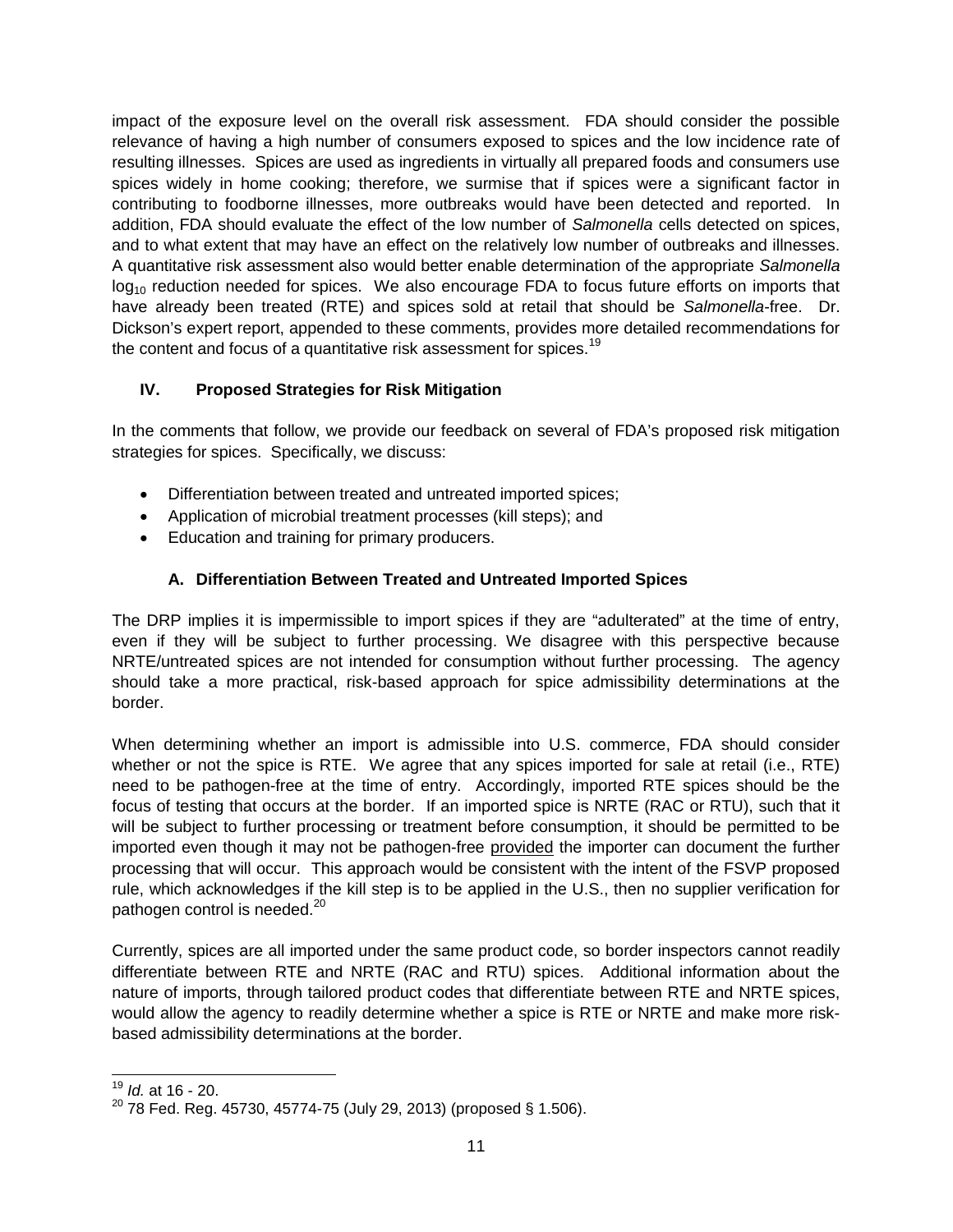In April 2013, ASTA submitted to FDA a proposed strategy urging the agency to distinguish between imported spices at the port of entry based on their treatment status (copy attached as Appendix F). As our recommendation explained, without appropriate differentiation, companies experience unnecessary delays at ports for products that will undergo processing, including microbial reduction, during their journey further along the supply chain. ASTA fully supports that RTE spices should be the focus of scrutiny upon entry to protect public health. Systematic differentiation between the two categories of spices is necessary to address this. ASTA also supports the need for importers to provide adequate documentation to ensure that NRTE spices will, in fact, undergo necessary treatment in the U.S. We understand that FDA has taken this approach previously with other commodities and urge the agency to expedite development of information technology solutions to assist with these efforts.

Importantly, this is an action FDA can take now, before it finalizes the spice risk assessment. We believe that RTE/NRTE differentiation at the border will have significant benefits for focusing FDA's resources in a risk-based manner, which is consistent with the agency's public health goals. Another benefit of this approach is that it would allow FDA to apply a uniform policy for all imported spices and abandon the current situation where a reconditioning plan is needed for the entry to be released.

## **B. Application of Microbial Treatment Processes (Kill Steps)**

The DRP suggests mandating application of validated pathogen reduction treatments for *Salmonella* for all spices intended for human consumption at an appropriate point before or after packaging. ASTA supports FDA making a recommendation, through guidance, that strongly recommends for spices to be treated. The key consideration is that treatment occurs somewhere in the supply chain before consumer consumption, with adequate controls in place to protect against post-processing contamination. There should be no restrictions or limitations on where treatment occurs (i.e., domestically or internationally), so long as the treatment method is validated.

FDA's focus should be on ensuring that all spices are free of *Salmonella* at the time of consumer consumption. For example, if a spice arrives in the U.S. as RTE, it must have been fully processed and treated (as necessary) with a validated method overseas. If a spice arrives as a RAC, the processing and any necessary validated treatment must be applied domestically. If a spice arrives as RTU, it must receive domestic treatment commensurate with the needs of the importer's industrial food customers, again using a validated treatment method. As recognized in the FSVP proposed rule, the key issue is that the hazard is controlled before the food reaches consumers but it is acceptable for it to be controlled at any stage of the manufacturing chain.

In all three of these scenarios, it should be acceptable for a manufacturer to determine that treatment is not necessary in those limited situations where it will not add value for food safety. For example, a spice manufacturer may conclude that treatment is not needed for spices with antimicrobial properties (i.e., cinnamon, cassia, cloves)<sup>21</sup> or for dehydrated garlic and onion.

We recognize that when treatment is applied, the process will need to be validated under FSMA. The fact that the FSMA framework requires validation for all preventive controls, regardless of the

 $21$  Ceylan, E. and Fung, D. Y. C. (2004), Antimicrobial activity of spices. Journal of Rapid Methods & Automation in Microbiology, 12: 1–55.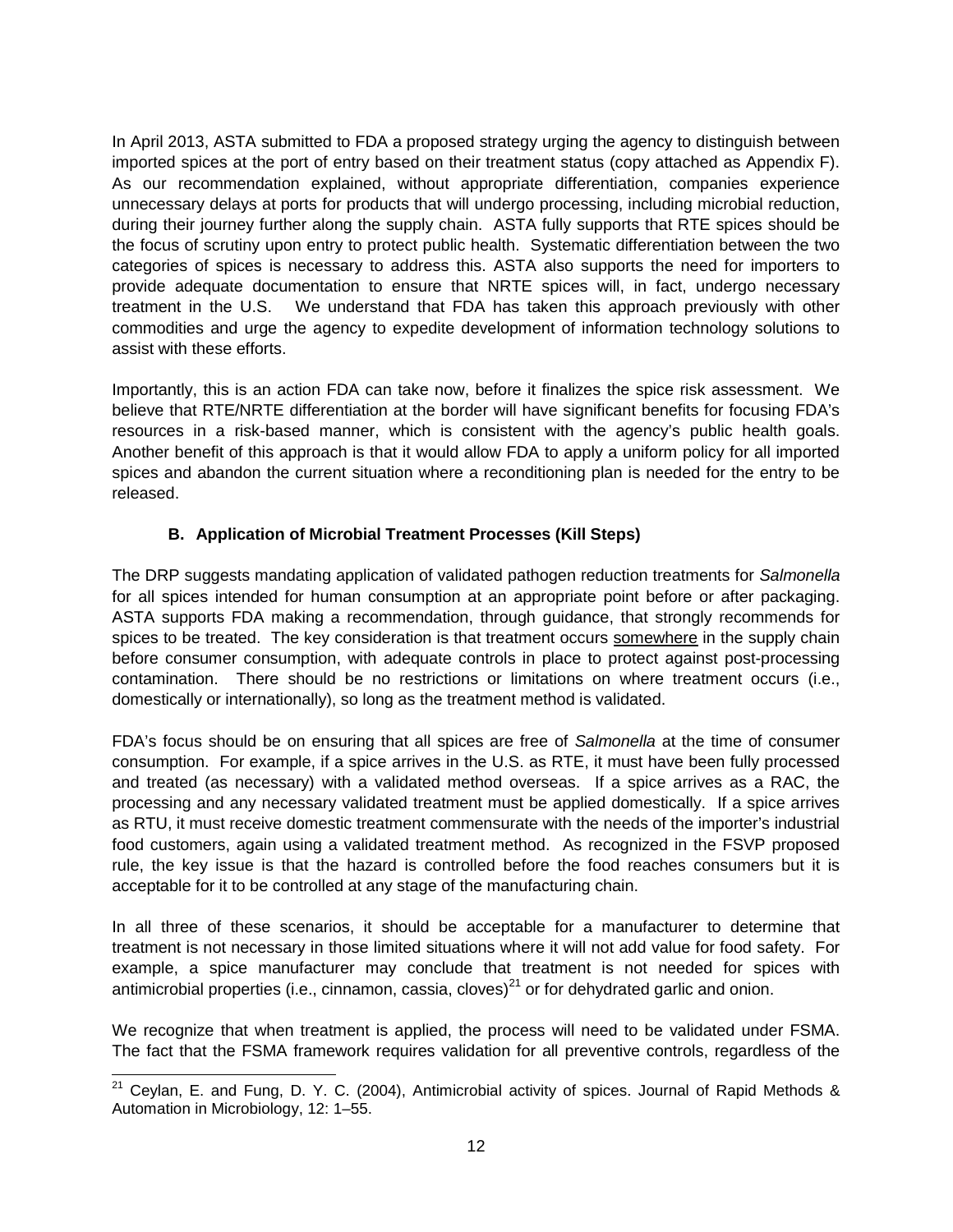specific food, is a good example of why spice-specific food safety standards are not necessary. The appropriate food safety standards for spices already will be mandatory under FSMA so no additional spice-specific food safety regulations are needed. As previously discussed, we encourage FDA to develop validation guidance for spices based on ASTA's validation whitepaper (copy attached as Appendix C).

Furthermore, when treatment is applied, we believe a 3  $log<sub>10</sub>$  reduction is adequate. As the scientific review from Dr. Dickson demonstrates, considering a worst-case scenario situation using FDA's data, application of a 3 log<sub>10</sub> reduction would result in exposure of 1 cell of *Salmonella* to 211 Americans (out of the population of over 317 million) per year.<sup>22</sup> (As noted above, FDA's data demonstrated that even with the current prevalence of import testing for NRTE products, consumers would be exposed to less than 1 cell (0.59 cells) per day before application of treatments, which already is a very low level.) In comparison, a 5  $log<sub>10</sub>$  reduction would result in approximately 2 Americans being exposed to one cell of *Salmonella* over the course of 1 year, which is not a meaningful difference.<sup>23</sup> Accordingly, application of a 5  $log_{10}$  reduction does not provide a corresponding increase in public health benefits given that the potential exposure from a 3  $log_{10}$ reduction already is so low. Furthermore, application of a 5  $log<sub>10</sub>$  reduction would be much more costly for industry, without a commensurate food safety benefit, and can negatively impact the quality attributes of flavor and color, which will result in degradation of the product.

Regardless of whether treatment occurs, the foods that people eat need to be free of *Salmonella*. Accordingly, we do not support a requirement to label products as treated or untreated, or to specify the type of treatment, at the point of consumer sale. Rather, the product should not be marketed if it is not safe.

# **C. Education and Training for Primary Producers**

Many spices are grown in less sophisticated countries by farmers that have little education. In the DRP, FDA is concerned that poor or inconsistent application of industry and government guidance causes spices to become contaminated with pathogens and filth. We think the suggestion to improve education and training for primary producers misses the mark because there are so many links in the supply chain where contamination can occur after the spice leaves the primary producer's control. Instead, the focus should be on control of the hazards later in the chain, closer to the point of consumption, where such efforts will be more effective. There will be limited food safety benefits from improvements in on-farm controls by primary producers.

Focusing on control later in the supply chain is consistent with the strategy FDA has employed in its FSMA regulations. For example, under the produce safety proposed rule, if a RAC is subjected to further processing that constitutes a kill step, there is no need to comply with the produce safety regulation.<sup>24</sup> Similarly, the FSVP proposed rule provides that if the hazard is controlled domestically, there is no need to verify the foreign supplier's controls.<sup>25</sup> The DRP's recommendation to increase the focus on the primary producers overseas does not follow this core principle that the focus should be on the control of hazards later in the supply chain.

<sup>&</sup>lt;sup>22</sup> Appendix A (Scientific Review by Dr. J. Dickson) at 18.

<sup>23</sup> *Id.* at 19.

 $^{24}$  78 Fed. Reg. 3504, 3630 (Jan. 16, 2013) (proposed § 112.2(b)(1)).

 $^{25}$  78 Fed. Reg. at 45774-75 (proposed § 1.506).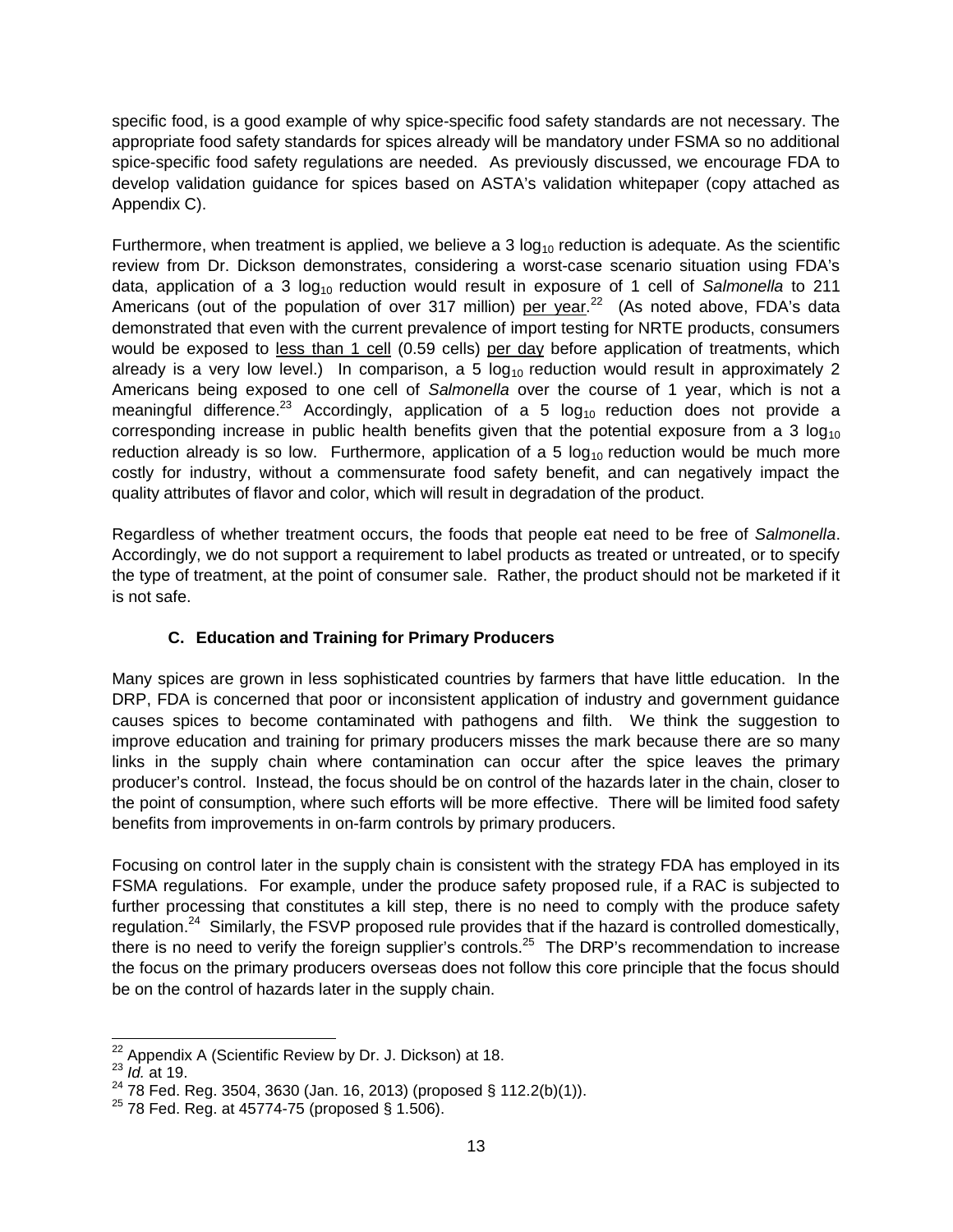ASTA has invested considerable resources in education efforts throughout the supply chain. However, we have found these efforts to be most successful when they are focused closer to the point of consumption. There are many challenges to primary producer training that do not justify the use of resources necessary to reach them. For example:

- There are an enormous number of spice farmers; $^{26}$
- The farmers typically operate in remote locations;
- Primary producers sometimes face comprehension challenges (e.g., illiteracy); and
- The majority of spices are produced for local consumption (e.g., 90% are consumed in India), so U.S. exports cannot exert adequate market pressure to drive changes.

Additionally, it is difficult to expect foreign governments to commit significant resources to enhancing primary production safety for the benefit of U.S. consumers.

# **V. Additional Strategies Suggested by FDA**

In the comments that follow we discuss the following additional strategies and options FDA suggests in the DRP:

- Traceability;
- Expansion of targeted Import Alerts;
- Mandatory Import Certification under FSMA; and
- Capacity building and education.

# **A. Traceability**

FDA suggests in the DRP that the agency, spice industry, and foreign governments work together to develop guidance, and potentially regulations, to improve traceability during illness outbreaks attributed to spices. Traceability is a difficult issue with cross-cutting challenges across the entire food industry. FDA should exercise caution in getting ahead of its broader industry-wide traceability efforts under FSMA by focusing only on spice traceability. Additionally, when implementing FSMA's traceability provision, FDA should closely adhere to the statutory limitations on the imposition of new traceability requirements for commingled raw agricultural commodities. The law protects/restricts tracing mandates to "one-up, one-back" for RACs (i.e., those that are combined or mixed after harvesting but before processing).

In contrast, FDA's suggestion about overhauling product codes is something we support in the context of identifying raw (NRTE) versus treated (RTE) spices at the border, as discussed above. However, we do not support mandatory product codes for packaged foods (e.g., potential FDA requirements for UPC codes for spices). We also do not view tailored product codes as a tool to help with tracking and trending, as suggested in the DRP, but rather view them as a way to differentiate between imports.

<sup>&</sup>lt;sup>26</sup> For example, there are over 100,000 Indian black pepper farmers, over 250,000 Indian red pepper farmers, and over 25,000 Indonesian nutmeg farmers.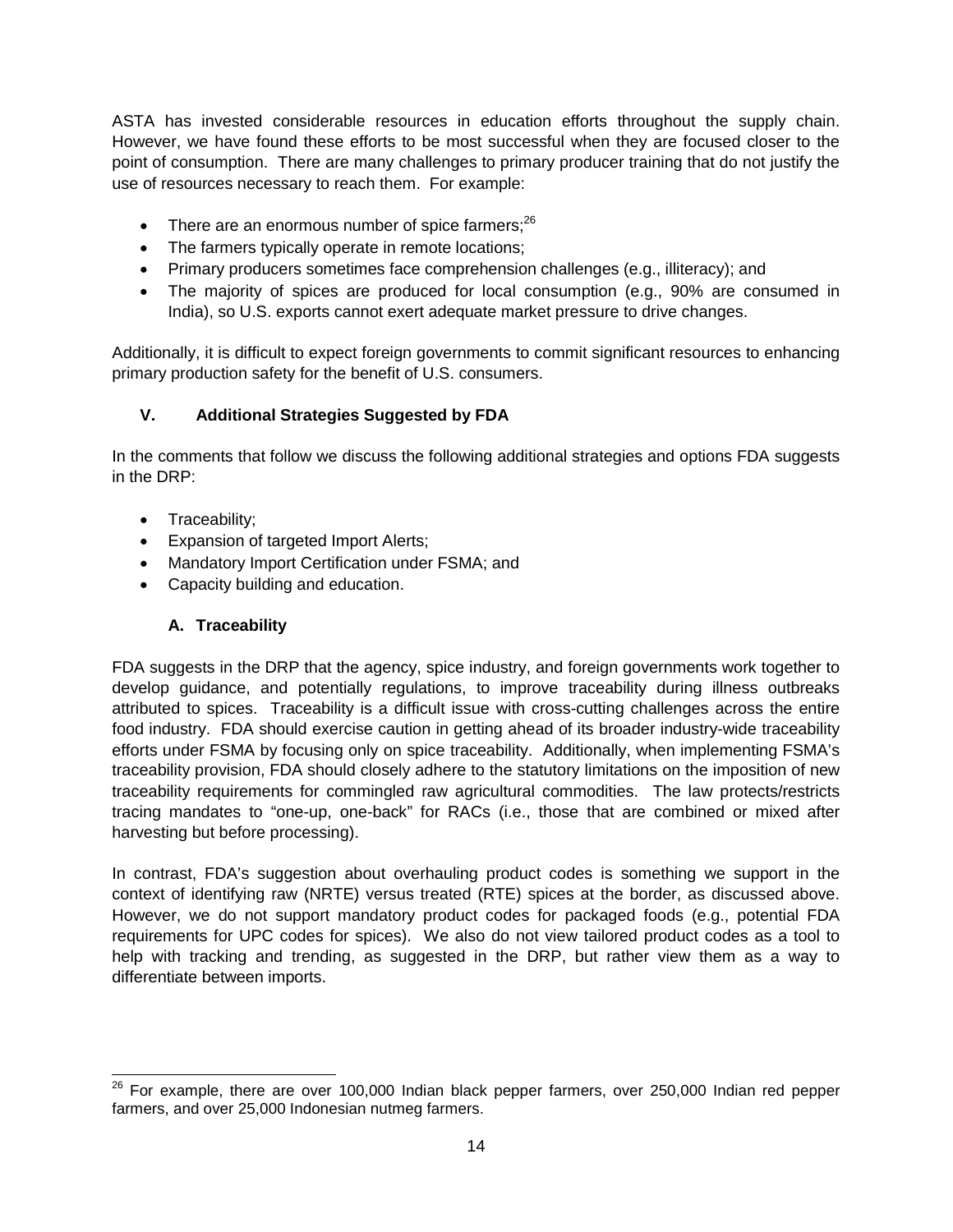## **B. Expansion of Targeted Import Alerts**

FDA proposes creation of a commodity-specific Import Alert for *Salmonella* and/or filth in spices. We do not think that an additional Import Alert will address FDA's underlying concerns about spice safety. Spices may be listed on this Import Alert even if they will be subject to further treatment in the U.S., which will unnecessarily slow their importation and burden trade. Rather, the existing Import Alerts should be updated to focus on spices that are not intended for treatment in the U.S., consistent with our comments recommending use of tailored product codes. Additionally, to the extent FDA focuses efforts on using Import Alerts, they need to be in a searchable, modern database.

FDA also suggests that the agency create more import alerts like IA 28-02 for Indian Black Pepper, where the Export Inspection Council of India issues export certificates. Unless FDA has established a foreign government's food safety system as "comparable" through the systems assessment program being developed under FSMA, we do not support expansion of such programs.

## **C. Mandatory Import Certification under FSMA**

FSMA Section 303 provides FDA with the authority to require import certifications for certain high risk foods. Specifically, the law provides that the need for a mandatory import certification must be based on the risk of the food, including:

- Known safety risks associated with the food;
- Known food safety risks associated with the country, territory, or region of origin of the food; and
- A finding by FDA, supported by scientific, risk-based evidence, that
	- o (i) the food safety programs, systems, and standards in the country, territory, or region of origin of the food are inadequate to ensure that the article of food is as safe as a similar article of food that is manufactured, processed, packed, or held in the United States, and
	- o (ii) the import certification would assist FDA in determining whether to refuse or admit the article of food.

The statutory limitations clearly indicate that Congress intended for FDA to use this authority sparingly, and we urge the agency to use extreme caution when making assessments about the need for a mandatory import certification. ASTA strongly believes that import certifications are not necessary to ensure the safety of imported spices – especially spices that are imported while still NRTE – and also that spices would not qualify for such certifications under an analysis of the statutory prerequisite factors.

### **D. Capacity Building and Education**

FDA suggests that the agency, industry, and academic experts work together to develop regulations, and potentially guidance, for the spice industry regarding development of food safety plans and preventive controls. We support coordinated efforts to develop guidance tailored to the spice industry with respect to implementation of the FSMA requirements for food safety plans and preventive controls. We also welcome the opportunity to work with FDA to develop guidance and engage in outreach.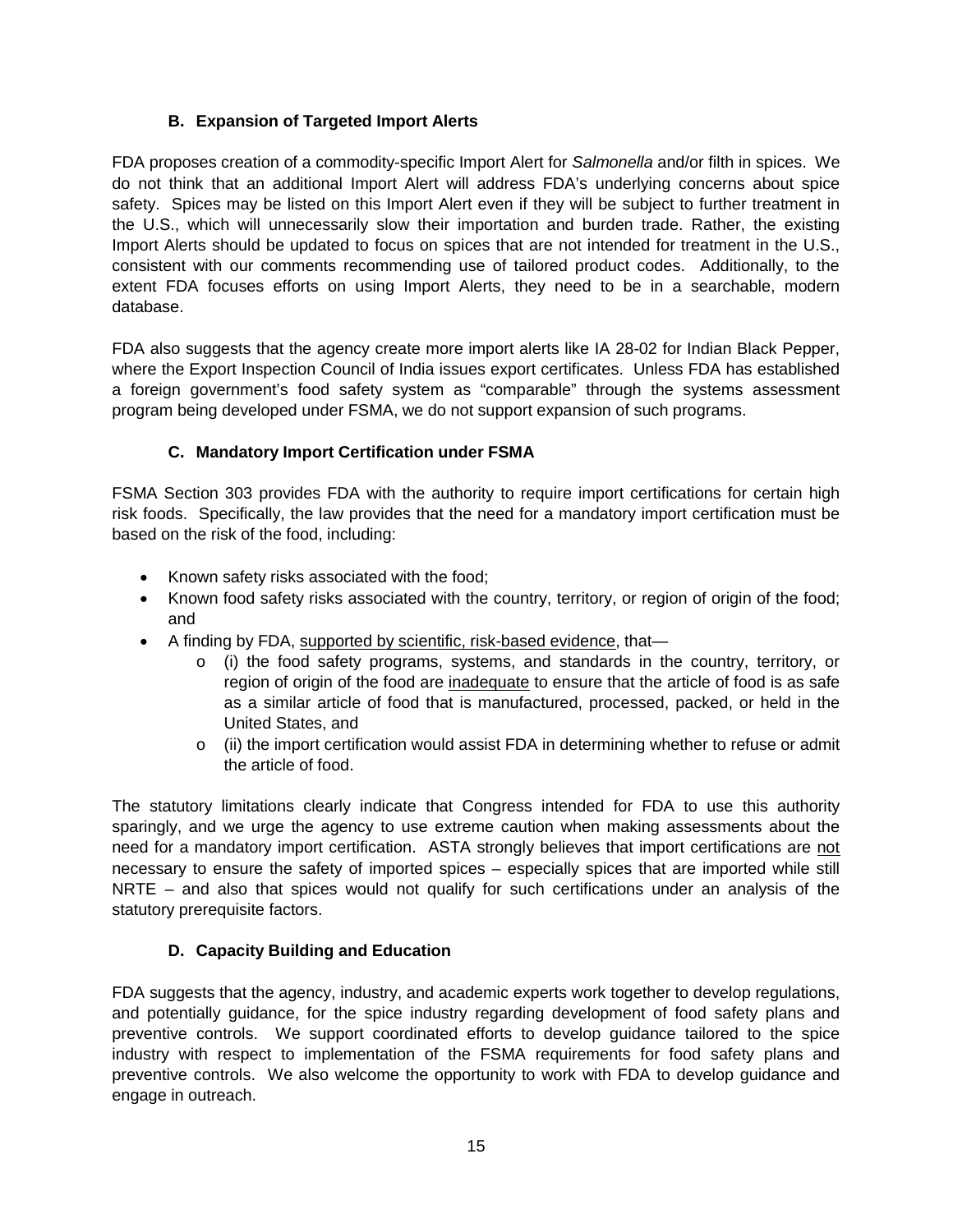However, the spice industry does not need any targeted regulations outside of the general industrywide FSMA regulations FDA has proposed. The new FSMA regulations will address the specific concerns FDA raises in the DRP, providing a new set of risk-based regulations that ensure all food sold in the U.S. is safe. FSMA does not require FDA to establish additional food-specific food safety regulations because the broad framework establishes the bar for all foods. Spice-specific food safety regulations are not needed.

For example, even though spices are grown in less developed countries, FSMA will require supplier verification when these suppliers are controlling any food safety hazards. This will mitigate the need for any additional spice-specific regulations. We also note that many ASTA members already engage in robust supplier verification activities based on ASTA guidance.

# **VI. Additional Research Need to Fill Data Gaps**

The DRP identifies several data gaps and we strongly believe that these gaps need to be filled before moving forward. We appreciate that FDA has identified some gaps on its own, but believe there also are other gaps that the agency has not identified.<sup>27</sup> They key point here is that it is not enough to simply identify gaps: further work is needed to actually fill these gaps before additional action is taken by FDA on this project because these issues are fundamental to the assessment.

The single biggest data gap in the DRP is the failure to present adequate information about the frequency of *Salmonella* in the spices that people actually eat. In particular, FDA must consider the frequency of *Salmonella* in spices sold at retail. This should be major point of focus because these are the products that need to be safe to eat in order to protect public health. Without information about the prevalence of *Salmonella* at retail, FDA cannot draw any reliable conclusions about the safety of spices. As discussed throughout our comments, information about the risks presented by spices when they are in an NRTE form (e.g., at the time of import in many instances) is not meaningful for purposes of assessing the public health risk.

FDA also should assess the frequency of *Salmonella* in spices at the food processor level for multicomponent foods (e.g., foods made from RTU spices). This would consider whether spices destined for treatment through further processing as part of another food (e.g., heat treatment, acidification) actually receive adequate lethality and are not exposed to post-lethality contamination issues.

Additionally, FDA should consider the frequency of *Salmonella* at spice processing facilities after treatment has occurred. This information would provide a supplement to the retail data.

\* \* \* \* \*

In conclusion, ASTA and its members are committed to ensuring the safety of spices. We urge the agency to shift its efforts to conducting a quantitative assessment of spices and to focus on spices that consumers actually eat rather than spices at the time of import (unless they are imported in RTE status). We encourage FDA to explore the possibility of developing tailored product codes that will

 $27$  Appendix A (Scientific Review by Dr. J. Dickson) at 20 - 21.